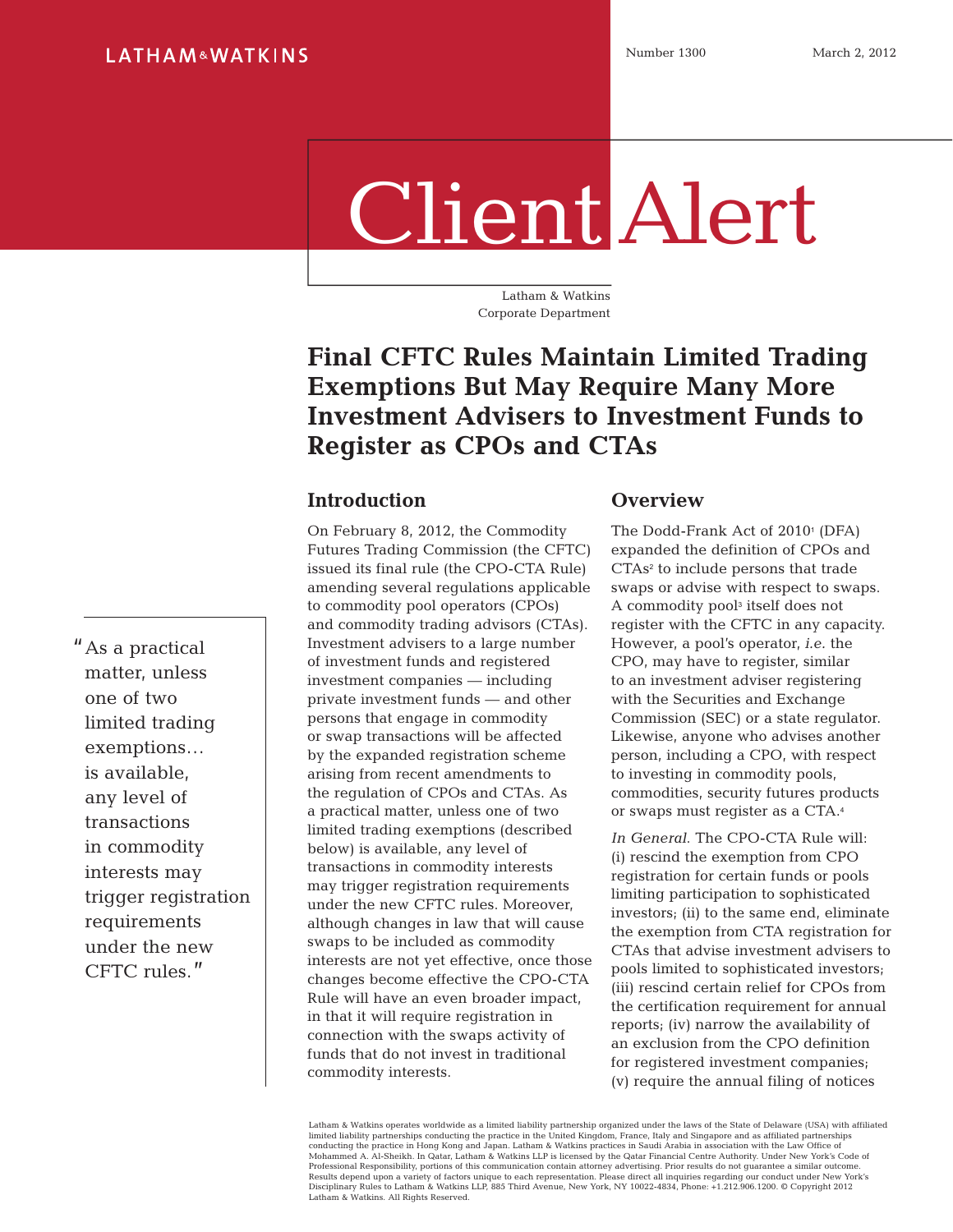claiming exemptive relief for CPOs and CTAs and (vi) require additional risk disclosures for CPOs and CTAs regarding swap transactions. The CPO-CTA Rule was first proposed by the CFTC in October 2010 (the Proposed CPO-CTA Rule).<sup>5</sup> In a notable change from the Proposed CPO-CTA Rule, the CFTC did retain an exemption from CPO registration requirements for operators of certain pools that engage in a limited amount of trading in "commodity interests."6 However, other significant exemptions have been eliminated.

The CPO-CTA Rule will thus likely have significant effects on operators of many pools as well as investment funds (even if already subject to SEC regulation) that engage in transactions involving "commodity interests."7 Some of the ramifications of the CPO-CTA Rule include:

- The registration exemption for operators of pools with only certain sophisticated investors will no longer be available.
- Some investment advisers to various types of investment funds, including private equity funds, venture capital funds, private funds, $\delta$  as well as registered investment companies who were previously exempt from registration as CPOs, will now be required to register as CPOs.
- Persons exempt or excluded from CPO registration will need to recertify annually that they qualify for the applicable exemption or exclusion.
- Persons who advise others, including CPOs, with respect to investments in commodity pools may need to register as CTAs.
- Registered CPOs and CTAs will be required to make more disclosures to commodity pool participants, including specific disclosures for swaps.
- Persons who act as salespersons for investment funds may have to register with the National Futures Association (NFA) as "associated persons"

and satisfy certain proficiency requirements.

Certain provisions of the CPO-CTA Rule will become effective 60 days after the rule's publication in the Federal Register.9 Persons that have relied on the now-rescinded sophisticatedinvestor exemption (Rule 4.13(a)(4)) that have to register as a result of that rule's rescission will have until December 31, 2012 to do so. Registered investment companies that have previously relied on Rule 4.5 will have at least that long to register.<sup>10</sup>

Importantly, though, all persons that qualify as a CPO but have *not* claimed exemptive relief under Rule 4.13(a)(4) will have to register as a CPO within 60 days of the date that the CPO-CTA Rule is published in the Federal Register. Moreover, persons who qualify as a CPO and who form new commodity pools after the effective date of the rescission will have to be registered at the time of such formation. Because the CPO-CTA Rule will not go into effect until 60 days after its publication, however, operators of commodity pools may claim relief under Rule 4.13(a)(4) until that date.

*Entities Captured by the CPO-CTA Rule.*  The CPO-CTA Rule may affect a broad range of persons such as operators, managers, partners, officers, employees, consultants, and agents of many types of investment funds (such as private equity funds, venture capital funds, private funds,<sup>11</sup> and registered investment companies), as well as the investment advisers of these funds.

*Inclusion of Swaps*. The trading thresholds under the remaining exemption and exclusion described below will include the amount of swaps in addition to the futures contracts in which an investment fund engages. This is a change from existing Rule 4.13(a)(3) — *i.e.*, the limited trading exemption — which had excluded the value of swaps from the trading calculation. This change will not become effective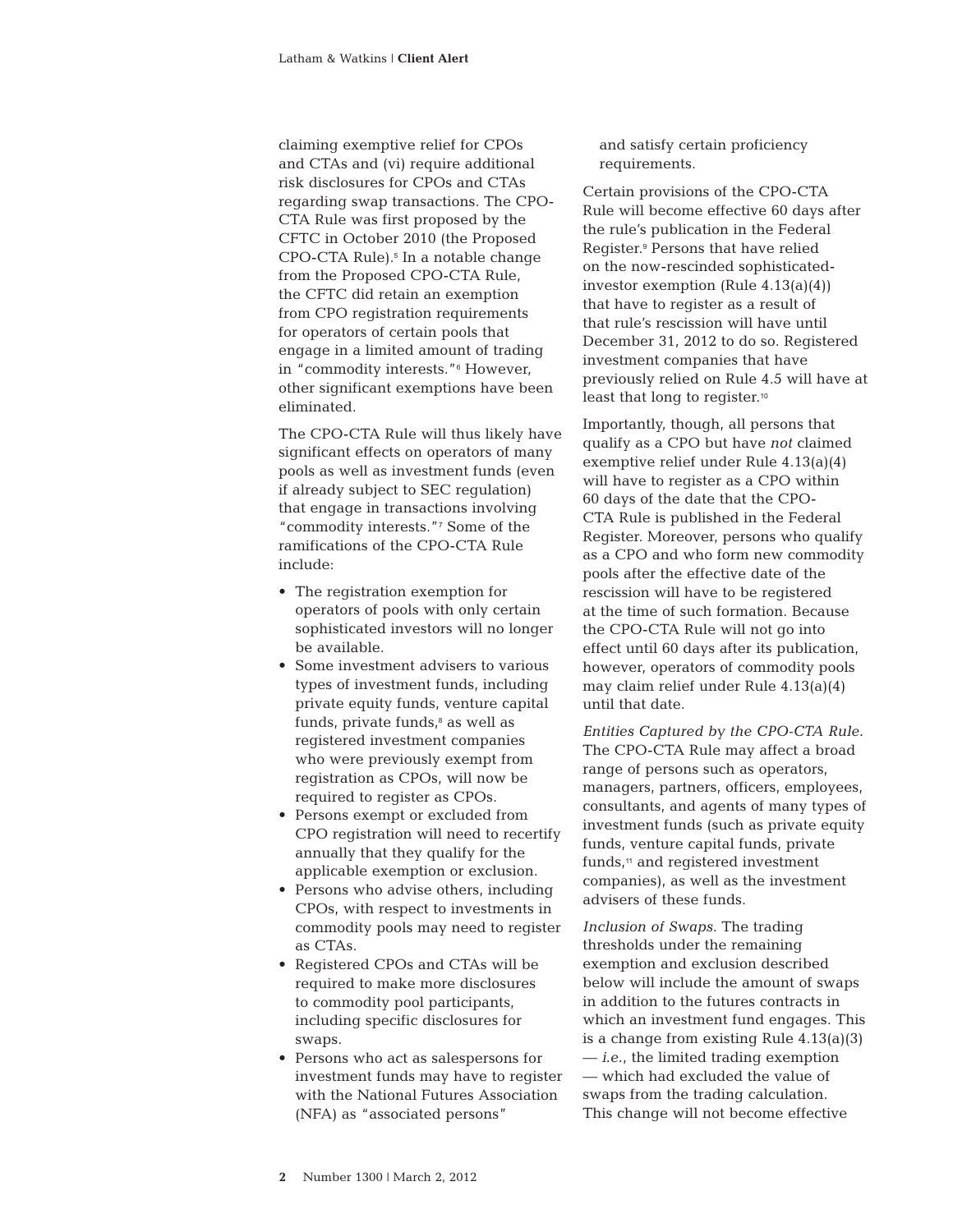until 60 days after the CFTC's product definition and margin rules become effective.<sup>12</sup>

#### **Revised CPO and CTA Exclusions and Exemptions**

*In General.* The CPO-CTA Rule amends but retains the Rule 4.13(a)(3) CPO exemption for certain types of investment funds, including private funds, that engage in a limited amount of commodity interest trading from the requirement to register as a CPO (the Limited Trading Exemption). The CPO-CTA Rule also retains Rule 4.5, a previously existing CPO exclusion for certain registered investment companies (the Registered Investment Company Exclusion), although the CPO-CTA Rule narrows this exclusion by capping the amount of commodity interest trading such excluded investment companies may engage in. Importantly, any registered investment adviser or person exempt from such registration that provides trading advice to a person exempt from CPO registration pursuant to one of these provisions will also be exempt from CTA registration requirements (as discussed further below).<sup>13</sup>

*The Limited Trading Exemption.* The CFTC maintained Rule 4.13(a)(3), which exempts persons who are investment advisers of investment funds for which: (i) interests in the pool are exempt from registration under the Securities Act of 1933 (the Securities Act); (ii) the pool engages in a limited amount of commodity interest trading; (iii) participation in the pool is limited to certain types of investors and (iv) the pool is not marketed as a vehicle for trading in commodity interests.14 While the CFTC originally proposed to eliminate this exemption in the Proposed CPO-CTA Rule, the CFTC ultimately opted against doing so in response to several public comments.

To qualify for the Limited Trading Exemption, an otherwise-eligible fund must confirm that *either*: (i) the aggregate initial margin and premiums connected to the commodity interest positions is 5 percent or less of the liquidation value of the pool's portfolio, *or* (ii) the aggregate "net notional value" of regulated commodity contracts (*i.e.*, futures and swaps) amounts to 100 percent or less of the liquidation value of the pool's portfolio.<sup>15</sup> Importantly, *all* positions (or margin) in commodity interests — including those associated with *bona fide* hedging — must be included in calculating a pool's commodity positions under this exemption.16 Additionally, the investment adviser of the pool must also have a reasonable basis to believe that the participants are: (i) accredited investors;17 (ii) knowledgeable employees;<sup>18</sup> (iii) qualified eligible persons19 or trusts formed by an accredited investor for the benefit of a family member.<sup>20</sup>

*The Net Notional Test Under Rule 4.13(a)(3)*. Because the second prong of the Limited Trading Exemption (based on net notional value) may provide registration relief for many investment advisers of investment funds, the calculation of net notional value is critical. The rule sets forth separate formulae for determining net notional value for futures, options, retail foreign exchange transactions and swaps.<sup>21</sup> Importantly, pools may net futures contracts across designated contract markets (DCMs) or foreign boards of trade (FBOTs), whereas swaps may only be netted if they are cleared by the same designated clearing organization (DCO).22 Netting may result in reduction of the net notional amount, thereby increasing the potential availability of the Limited Trading Exemption. Funds therefore have at least some incentive to effect transactions in DCMs, FBOTs nettable and (for swaps) DCOs.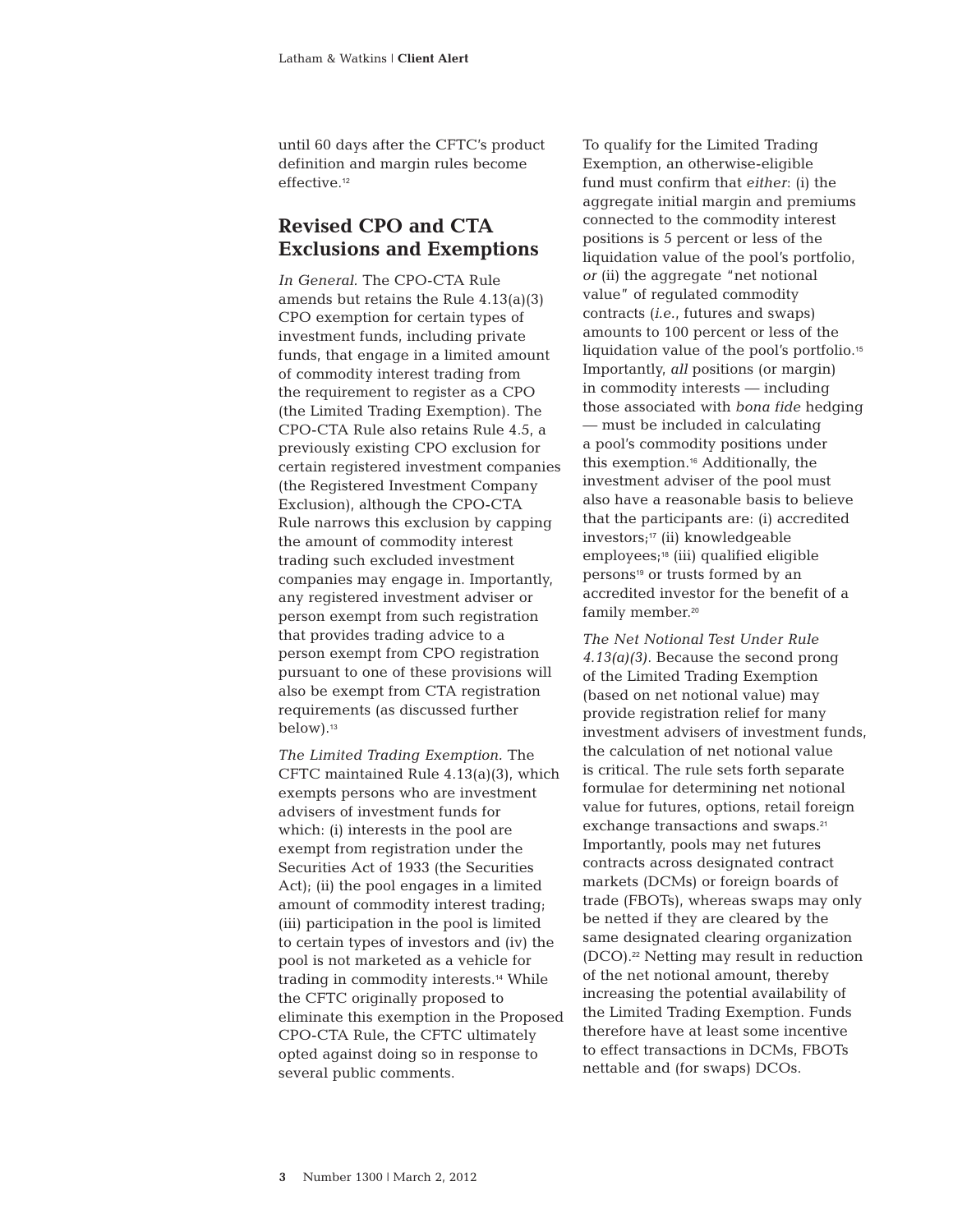*The Registered Investment Company Exclusion*. Under Rule 4.5 as amended by the CPO-CTA Rule, investment advisers of investment companies registered under the Investment Company Act of 1940 will be excluded from the definition of a CPO if: (i) the pool engages in a limited amount of commodity interest trading; and (ii) the pool is not marketed as a vehicle for trading in commodity interests.23 Specifically, in order to be excluded from the CPO definition, the investment adviser of a registered investment company must *either*: (i) limit the aggregate initial margin and premiums connected to commodity interest positions to 5 percent or less of the liquidation value of the pool's portfolio, *or* (ii) limit the aggregate net notional value of regulated commodity contracts amounts to 100 percent or less of the liquidation value of the pool's portfolio.24 Notably, unlike the Limited Trading Exemption, positions used solely for *bona fide* hedging purposes, as defined in 17 C.F.R. § 1.3(z), *can* be excluded when calculating a company's commodity interest positions under this exception.25 However, risk management transactions cannot be excluded.<sup>26</sup>

*Marketing Restrictions*. Under new Rule 4.5 and existing Rule 4.13(a)(3), an investment adviser that engages in commodity transactions may not "market the pool as a vehicle for trading in commodity interests" unless that entity or person registers as a CPO. The CPO-CTA Rule lists several factors which the CFTC will consider in determining whether a pool is being marketed as a vehicle for trading in commodity interests.27 These factors are: (i) the name of the fund; (ii) whether the fund's primary investment objective is tied to a commodity index; (iii) whether the fund makes use of a controlled foreign corporation for its derivatives trading; (iv) whether the fund's marketing materials, including its prospectus or disclosure document, refer to the benefits of the use of derivatives

in a portfolio or make comparisons to a derivatives index; (v) whether, during the course of its normal trading activities, the fund or entity on its behalf has a net short speculative exposure to any commodity through a direct or indirect investment in other derivatives; (vi) whether the futures/ options/swaps transactions engaged in by the fund or on behalf of the fund will directly or indirectly be its primary source of potential gains and losses and (vii) whether the fund is explicitly offering a managed futures strategy.

On its face, the CPO-CTA Rule only addresses these factors in the context of Rule 4.5 because the marketing restriction has always applied under Rule 4.13(a)(3). However, the same factors will likely apply to activities under Rule 4.13(a)(3) as well because the rules use almost identical language.

*Annual Notification Requirement*. As in the past, any entity or person relying on the exclusion or exemption provided for in Rule 4.5 or 4.13(a)(3), respectively, must notify the CFTC that it is claiming such exemption by filing a notice with the NFA. The notice filings are fairly straightforward and are made electronically. However, the CPO-CTA Rule now requires this notification to be re-affirmed on an annual basis (within 30 days of the calendar year-end).

#### **Who Must Register as a CPO and/or CTA?**

Any entity or person providing investment advice to an investment fund that engages in commodity transactions (such as interest rates, credit, foreign exchange, broad-based indices or physical commodities) may have to register as a CPO if that entity or person cannot meet one of the limited trading thresholds discussed above. Additionally, any entity or person providing investment advice regarding the commodity trading decisions may have to register as a CTA, and persons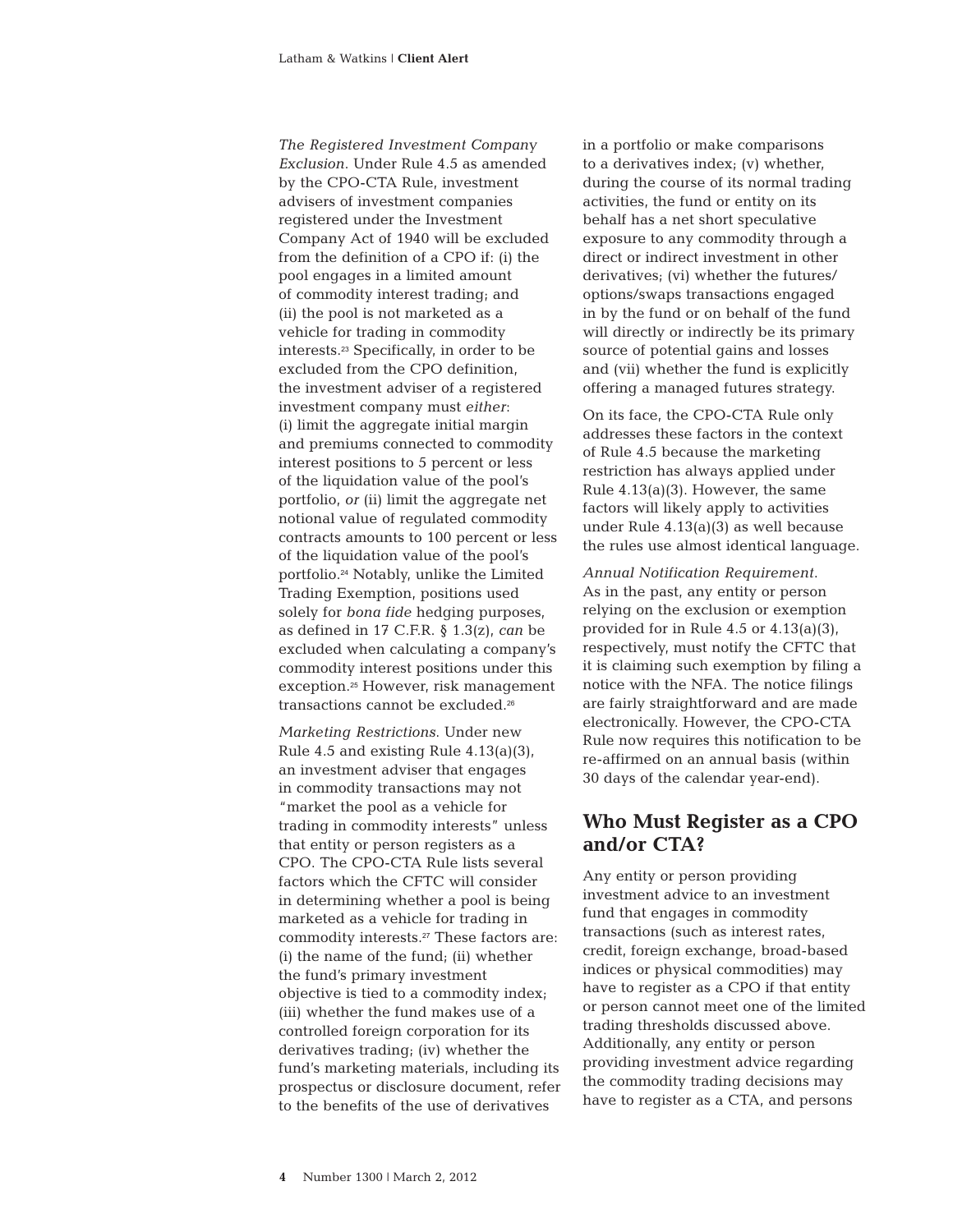associated with a registered CPO or CTA may have to register with the NFA as Associated Persons.

*Rescission of "Sophisticated Investor" Exemption Under Rule 4.13(a)(4)*. Previously, investment advisers of many investment funds that issued their interests pursuant to offerings that were exempt from registration under the Securities Act could qualify for an exemption from CPO registration requirements under Rule 4.13(a)(4), which only required that participation in the pool be limited to certain classes of sophisticated investors. The CPO-CTA Rule rescinds Rule 4.13(a)(4) outright, on the basis that the exemption theoretically permitted pools to engage in an unlimited amount of commodity trading.28 Due to the rescission of Rule 4.13(a)(4), operators of commodity pools will have to register as a CPO unless they limit their trading in commodities as required under Rules 4.5 and  $4.13(a)(3)$ , regardless of the sophistication of their investors. Notably, in practice, any person or entity required to register as a CPO must also become a member of the NFA.

*Who Will Register*. With respect to registered investment companies, the CPO-CTA Rule expressly states that the investment adviser would be the appropriate person to register as a CPO if such registration is required.29 For other types of investment funds, any person who operates the commodity pool would be the appropriate person to register. The CPO can be an individual or an organization.

*Commodity Trading Advisors*. CFTC Rule 4.14 provides an exemption from CTA registration requirements for, among other things, registered or exempt investment advisers whose commodity interest trading advice is directed solely to an exempt commodity pool operator.30 While the CPO-CTA Rule does not substantively amend this rule, to the extent that fewer persons can claim an exemption from the CPO registration requirement, fewer

persons will be able to rely on Rule 4.14 for exemption from CTA registration requirements.

*Issues for Funds of Funds*. Several commenters urged the CFTC to exempt funds of funds that invest in unaffiliated commodity pools from registration requirements because these funds do not actually trade in commodity interests. The CFTC declined to exempt such funds, however; because the CEA does not distinguish between direct and indirect investment in commodity interests and due to concerns about creating incentives for evasion.31 As a result, investment advisers of funds of funds must register as CPOs if they invest in any commodity pools. However, the CFTC stated that it will consider case-by-case exemptive requests for funds of funds.<sup>32</sup>

*Implications for Controlled Foreign Corporations and Extraterritorial Reach*. For several reasons, including certain tax restrictions, registered investment companies frequently engage in commodity interest transactions by investing up to 25 percent of their assets in a controlled foreign corporation (CFC), which then engages in actively managed derivatives strategies. These CFCs have previously been exempt from CPO registration requirements under Rule 4.13(a)(4) because the sole participant in the CFC is the registered investment company. The CPO-CTA Rule makes clear that, even if a registered investment company is excluded from registration requirements under Rule 4.5, the company's CFC (to the extent it engaged in commodity interest transactions) must independently satisfy an exclusion or exemption (for which 4.13(a)(4) is no longer available) or else it will have to have a person or organization registered as a CPO.

The rule does not address the extraterritorial reach of the existing or new CPO or CTA registration requirements. Therefore, it is unclear whether operators of or advisors to non-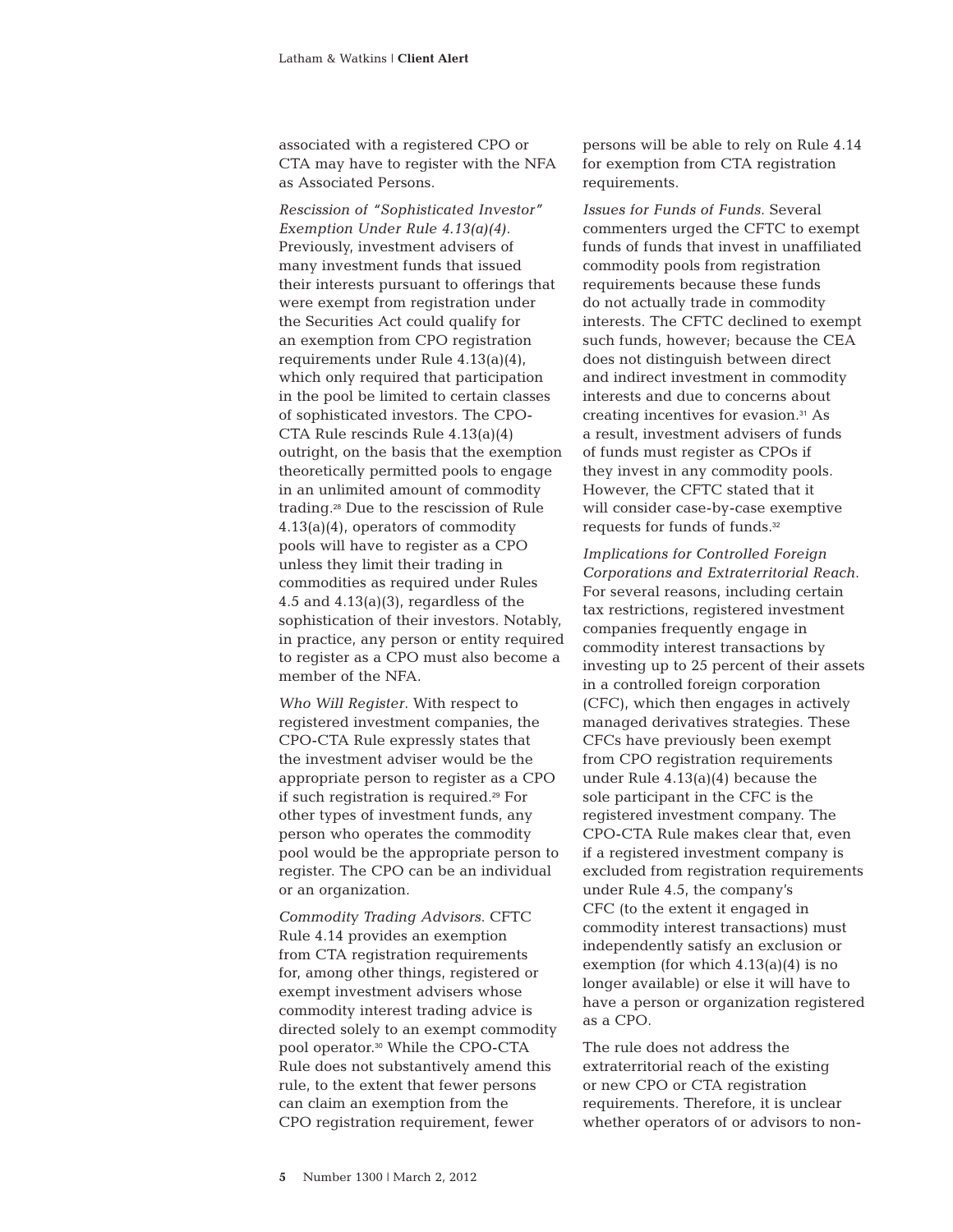US pools will have to register as a CPO or CTA if they have US participants. The CFTC is expected to propose a general rule on the extraterritorial reach of all of its regulations in the near future, and that may provide more insight into the reach of this rule.

*NFA Registration for Principals and Associated Persons*. If an entity or person registers as a CPO or CTA, its directors, president, officers and managers must register with the NFA as "principals."33 Note that this requirement does not apply if an individual, such as an investment adviser, registers as the CPO. Additionally, any individual who solicits orders, customers or customer funds on behalf of a CPO or CTA must register with the NFA as an "associated person."34 Associated persons must submit fingerprint cards and satisfy certain proficiency requirements (typically the Series 3 exam).35 Under NFA rules, each CPO and CTA must have at least one registered associated person.<sup>36</sup>

### **Implications of CPO or CTA Registration — Additional Reporting and Disclosures**

*Disclosure Obligations*. Under both the old and new rules, a registered CPO or CTA must deliver specific disclosures to a prospective participant prior to or simultaneously with delivery of a subscription agreement.37 These include general disclosures, many of which are spelled out by the CFTC, and performance disclosures. The CPO-CTA Rule adds new required language as to general disclosures regarding swaps. Importantly, though, existing Rule 4.24(g) requires disclosure of the principal risk factors of participating in the offered pool.38 This provision may require pools to provide a more detailed and individualized risk disclosure statement, similar to those required under the external business conduct standards applicable to swap dealers and major swap participants.<sup>39</sup>

*Reporting*. CPOs of pools with more than \$500,000 in assets must distribute monthly account statements to participants, and all CPOs must deliver annual reports to participants.40 The monthly account statements must include detailed information about the pool's activities.41 This information includes: (i) the total amount of realized net gain or loss on commodity interest positions; (ii) the net asset value of the pool as of the beginning of the reporting period; (iii) the total amount of additions to the pool, whether voluntary or involuntary, made during the reporting period; (iv) the total amount of withdrawals from and redemption of participation units in the pool, whether voluntary or involuntary, for the reporting period; (v) the total net income or loss of the pool during the reporting period; (vi) the net asset value of the pool as of the end of the reporting period and (vii)(A) the net asset value per outstanding participation unit in the pool as of the end of the reporting period or (B) the total value of the participant's interest or share in the pool as of the end of the reporting period.

A copy of this annual report must be submitted to the NFA.42 The CPO Rule maintains these existing rules and adds an additional rule requiring CPOs to file Form CPO-PQR (on an annual or quarterly basis, depending on the pool's size) and for CTAs to annually file Form CTA-PR.43 These forms must be filed electronically with the NFA.

*Reporting by Dual Registrants*. The CPO-CTA Rule incorporates a provision from an earlier joint rule with the SEC applicable to CPOs or CTAs that are also registered with the SEC as an investment adviser (dual registrants). Under that rule, a CPO or CTA *must* file Form PF with the SEC<sup>44</sup> with respect to any commodity pool it manages that qualifies as a private fund if the CPO or CTA is a dual registrant. Additionally, dual registrants *may* file Form PF with the SEC with respect to a commodity pool it manages that is not also a private fund.45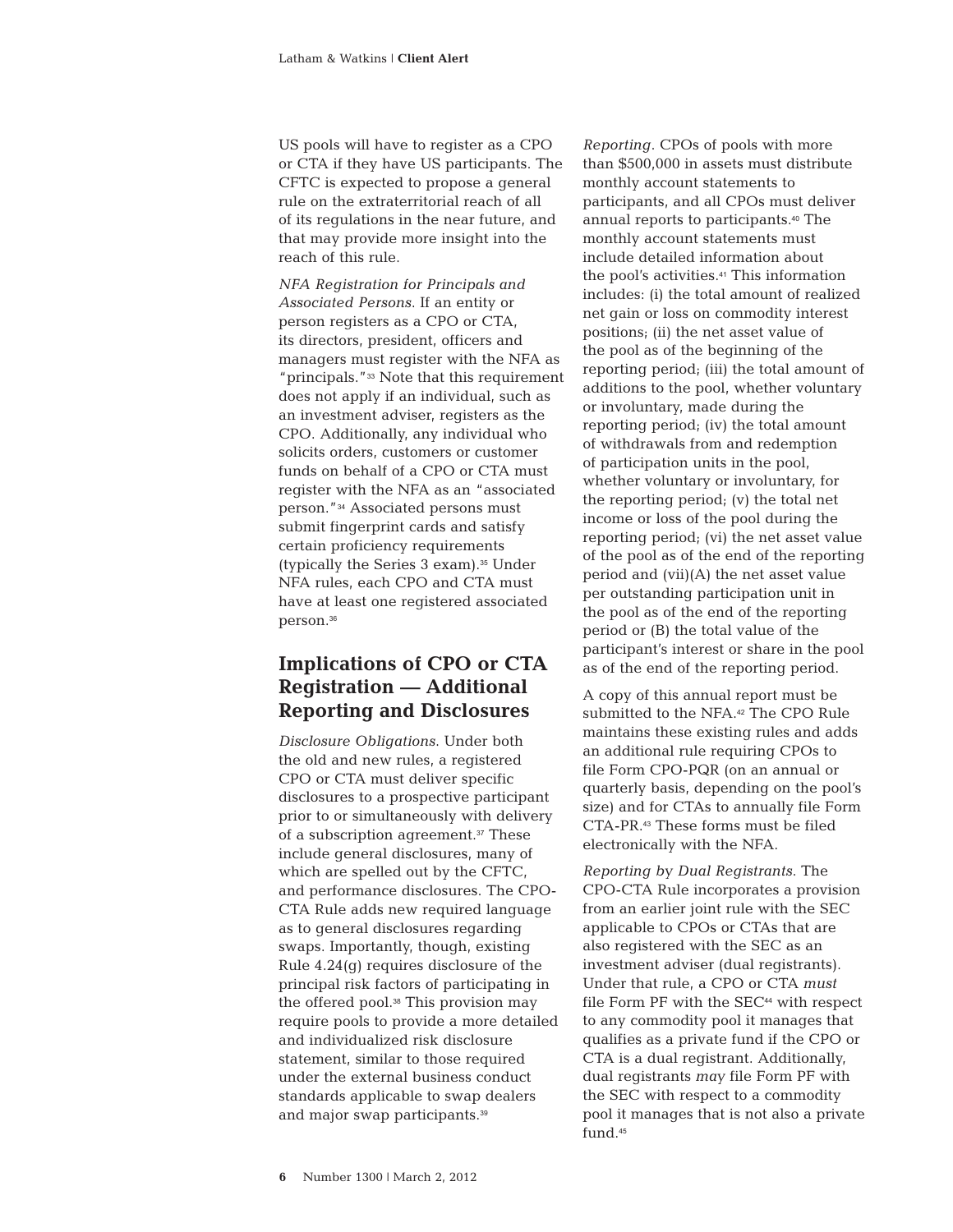#### **Other Issues**

*Harmonization with the SEC*. The CFTC issued a proposed rule concurrently with the CPO-CTA Rule intended to harmonize certain CFTC and SEC regulations applicable to duallyregistered investment companies. The proposed rule was issued in response to commenters who argued that, due to amendments to Rule 4.5, registered investment companies may be subject to duplicative, inconsistent, and possibly conflicting disclosure and reporting requirements. The proposed rule would provide relief from the delivery and acknowledgement requirements under Rule 4.21, certain periodic financial reporting obligations under Rule 4.22, and the requirement that records be maintained at the CPO's main office under Rule 4.23. Because this is only a rule proposal, entities that must register due to the amendments to the Registered Investment Company Exclusion need not comply with the CFTC's recordkeeping, reporting, or disclosure requirements until this harmonization rule is finalized.

*Eligible Contract Participants and Commodity Pools*. Although not covered by the CPO-CTA Rule, the CFTC has proposed another rule that may affect the ability of commodity pools to engage in certain swaps transactions. The Dodd-Frank Act generally prohibits persons from engaging in swaps transactions unless such persons are "eligible contract participants" (ECPs), subject to limited exceptions.46 An ECP has been defined to include, among other things, a commodity pool with at least \$5 million in total assets that is formed by a regulated person (*e.g.*, a CPO). The Dodd-Frank Act amended this definition so that, with respect to certain retail foreign exchange transactions, every participant in a commodity pool must individually be an ECP in order for the commodity pool to qualify as an ECP.47 If a commodity pool does not qualify as an ECP, its ability to enter into swaps will be severely limited.

The CFTC proposed a rule interpreting this provision in December 2010.<sup>48</sup> As proposed, not only would each individual participant of a pool be required to be an ECP, but a "lookthrough" would extend the ECP requirement to direct *and indirect* participants in that pool. The CFTC is scheduled to finalize this rule in the coming weeks.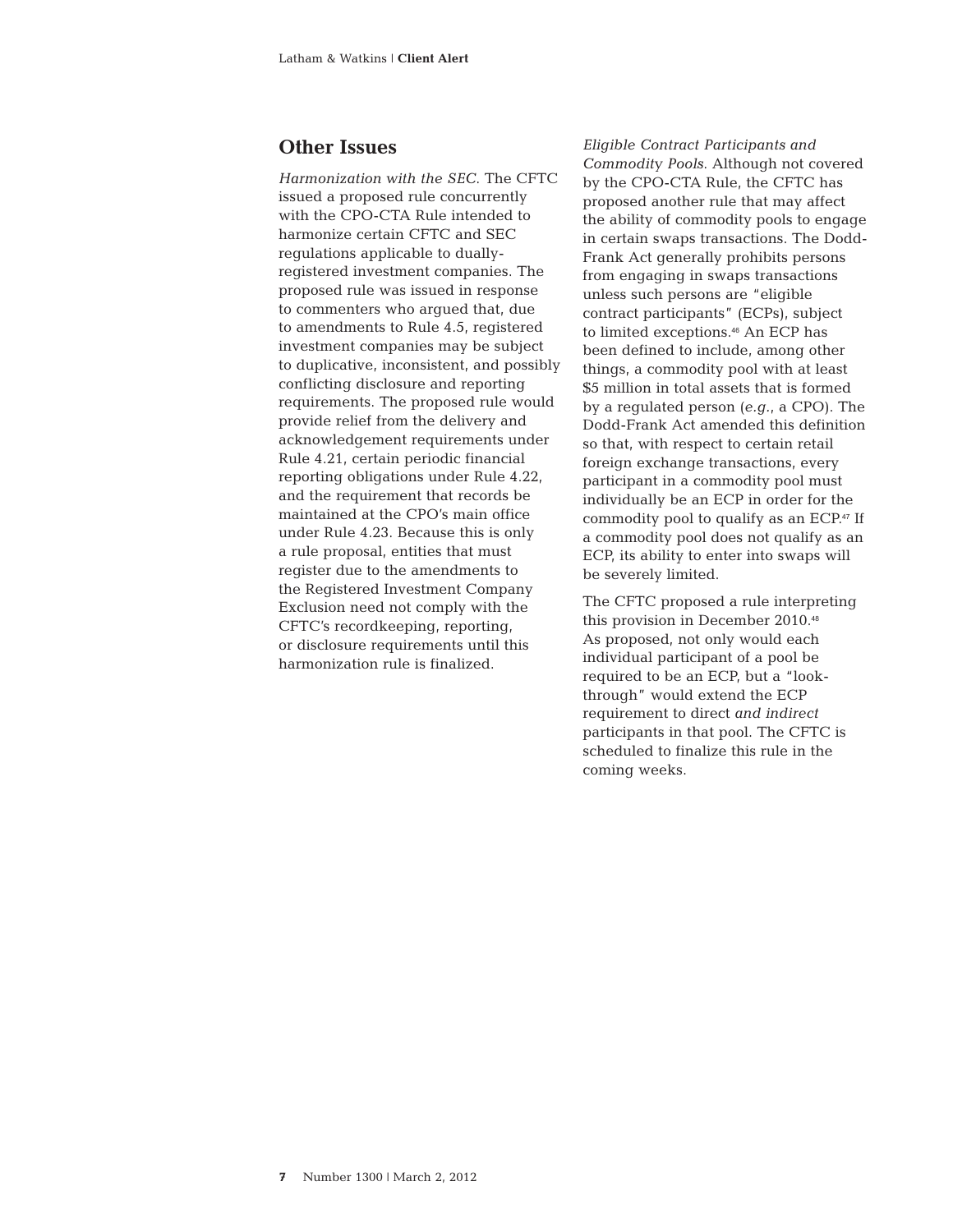#### **Endnotes**

- <sup>1</sup> Dodd-Frank Wall Street Reform and Consumer Protection Act, Pub. L. 111-203, 124 Stat. 1376 (2010).
- <sup>2</sup> A CPO is an individual or organization which operates a commodity pool and solicits funds for that commodity pool. A CTA includes an individual or organization which advises persons regarding trading in commodity contracts and swaps. *See* 7 U.S.C. §§ 1a(11), (12).
- <sup>3</sup> The Commodity Exchange Act (CEA) defines a "commodity pool" broadly to include any investment trust, syndicate, or similar form of enterprise operated for the purpose of trading in "commodity interests." *See* 7 U.S.C. § 1a(10). Typically, if there is a *pro rata* sharing of profits and losses in an investment vehicle that invests in "commodity interests," that vehicle would qualify as a "commodity pool."
- We do not address herein any implications of investing in security-based swaps or securitybased agreements.
- <sup>5</sup> Commodity Pool Operators and Commodity Trading Advisors: Amendments to Compliance Obligations, 76 Fed. Reg. 7976 (Feb. 11, 2011).
- <sup>6</sup> The Commission has proposed to revise the term "commodity interest" transactions to include futures, options and swaps on commodities (such as interest rates, foreign exchange, credit, broad-based indices and physical commodities). *See* Amendments to Commodity Pool Operator and Commodity Trading Advisor Regulations Resulting From the Dodd-Frank Act, 76 Fed. Reg. 11701, 11703 (March 3, 2011) (to be codified at 17 C.F.R. § 4.10(a)). This rule has not yet been finalized.
- <sup>7</sup> The Commission estimated that 253 entities will claim an exclusion or exemption from CPO registration and 300 entities will claim an exemption from CTA registration. *See* CPO-CTA Rule, p. 80. The Commission estimated that as many as 4,060 CPOs will be registered (based on the number of reports it expects to receive), *see id.* at 87-88, and that 450 CTAs will be registered, *see id.* at 89.
- <sup>8</sup> Private funds are funds that rely on the exclusion from the definition of investment company provided by Section 3(c)(1) or 3(c)(7) of the Investment Company Act.
- <sup>9</sup> As of February 29, 2012, the CPO-CTA Rule has not yet been published in the Federal Register. Therefore, the general effective date of the CPO-CTA Rule will not be before the end of April 2012.
- <sup>10</sup> Registration will not be required for entities currently relying on Rule 4.5 until the later of December 31, 2012 or 60 days after the effective date of the CFTC's product definitions and margin rules. This potential extension past December 31, 2012 results from the inclusion of swaps in the trading thresholds added to Rule 4.5 (discussed further below). *See* CPO-CTA Rule, pp. 23-24.
- <sup>11</sup> *See* footnote 8.
- <sup>12</sup> *See* CPO-CTA Rule, p. 24.
- <sup>13</sup> *See* 17 C.F.R. §§ 4.14(a)(8)(i)(A), 4.14(a)(8)(i)(D).
- <sup>14</sup> *See* 17 C.F.R. § 4.13(a)(3).
- <sup>15</sup> *See* 17 C.F.R. § 4.13(a)(3)(ii); *see also* CPO-CTA Rule, pp. 39-43; 124-125. The CPO-CTA Rule sets forth a formula for determining the net notional value, which differs for calculation with respect to futures and with respect to swaps.
- <sup>16</sup> *See* 17 C.F.R. § 4.13(a)(3)(ii) (exempting persons from registration requirements if, among other things, "the pool meets one or the other of the following tests with respect to its commodity interest positions, including positions in security futures products, whether entered into for bona fide hedging purposes or otherwise. . . .").
- <sup>17</sup> "Accredited investor" is defined by the SEC in Regulation D adopted under the Securities Act. The term includes, among other things: (i) any natural person whose individual net worth, or joint net worth with that person's spouse, at the time of his purchase exceeds \$1,000,000, and (ii) any natural person who had an individual income in excess of \$200,000 in each of the two most recent years or joint income with that person's spouse in excess of \$300,000 in each of those years and has a reasonable expectation of reaching the same income level in the current year. *See id.* at § 230.501(5)-(6).
- <sup>18</sup> "Knowledgeable employee" is defined by the SEC at Investment Company Act Rule 3c-5.
- <sup>19</sup> As used for purposes of this rule, "qualified eligible person" means, with respect to an exempt pool, the CPO, CTA, investment adviser, and any principals, employees, or agents of the pool or the pool's CPO, CTA, or investment adviser. However, certain employees and agents of the pool or the pool's CPO, CTA, or investment adviser must meet certain additional criteria in order to qualify as a qualified eligible person. *See* 17 C.F.R. §§ 4.13(a)(3)(iii)(D); 4.7(a)(2)(viii)(A).
- <sup>20</sup> *See* 17 C.F.R. § 4.13(a)(3)(iii).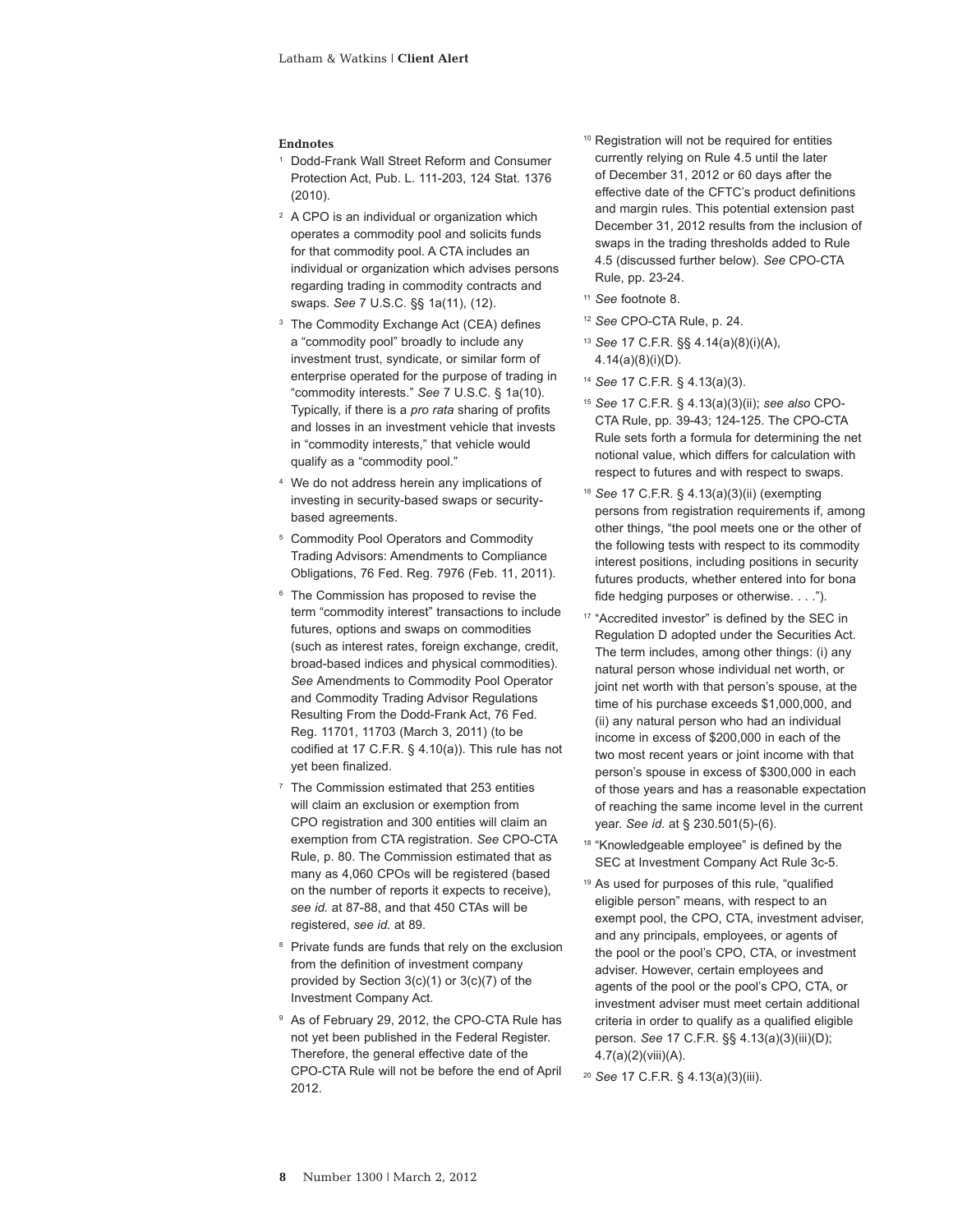- <sup>21</sup> Net notional value (NNV) for futures and options is equal to the number of contracts multiplied by the contract size (adjusted by delta in the case of options). NNV for retail forex transactions is equal to the value in US dollars. NNV for swaps is equal to the "value as determined consistent with the terms of part 45." Presumably, this refers to continuation data under part 45, which requires reporting of a daily mark of the transaction.
- <sup>22</sup> *See* CPO-CTA Rule, p. 42.
- <sup>23</sup> *See* CPO-CTA Rule, pp.120-21 (to be codified at 17 C.F.R. § 4.5(c)(2)(iii)).
- <sup>24</sup> *See* 17 C.F.R. § 4.13(a)(3)(ii); *see also* CPO-CTA Rule, pp. 39-43; 124-125. The CPO-CTA Rule sets forth a formula for determining the net notional value, which differs for futures and swaps.
- <sup>25</sup> *See* CPO-CTA Rule, pp. 120-21 (to be codified at 17 C.F.R. §§ 4.5(c)(2)(iii)(A)-(B)).
- <sup>26</sup> *See* CPO-CTA Rule, p. 18.
- <sup>27</sup> CPO-CTA Rule, pp. 26-27.
- <sup>28</sup> *See* CPO-CTA Rule, pp. 45-50.
- <sup>29</sup> *See* CPO-CTA Rule, p. 29.
- <sup>30</sup> *See* 17 C.F.R. § 4.14(a)(8)(i)(D).
- <sup>31</sup> *See* CPO-CTA Rule, p. 62.
- <sup>32</sup> *See* CPO-CTA Rule, p. 46.
- <sup>33</sup> *See* [http://www.nfa.futures.org/nfa-registration/](http://www.nfa.futures.org/nfa-registration/principal/index.HTML) [principal/index.HTML](http://www.nfa.futures.org/nfa-registration/principal/index.HTML).
- <sup>34</sup> *See* [http://www.nfa.futures.org/nfa-registration/](http://www.nfa.futures.org/nfa-registration/ap/index.HTML) [ap/index.HTML](http://www.nfa.futures.org/nfa-registration/ap/index.HTML)*.*
- <sup>35</sup> *See* [http://www.nfa.futures.org/nfa-registration/](http://www.nfa.futures.org/nfa-registration/proficiency-requirements.HTML) [proficiency-requirements.HTML](http://www.nfa.futures.org/nfa-registration/proficiency-requirements.HTML).
- <sup>36</sup> *See* NFA Bylaw 301(a)(iii).
- <sup>37</sup> *See* 17 C.F.R. § 4.21(a).
- <sup>38</sup> *See* 17 C.F.R. § 4.24(g).
- <sup>39</sup> *See* Business Conduct Standards for Swap Dealers and Major Swap Participants With Counterparties, 77 Fed. Reg. 9734, 9824 (Feb. 17, 2012) (to be codified at 17 C.F.R. § 23.431).
- <sup>40</sup> *See* 17 C.F.R. §§ 4.22(a), (c).
- <sup>41</sup> *See* 17 C.F.R. § 4.22(a).
- <sup>42</sup> *See* 17 C.F.R. § 4.22(c).
- <sup>43</sup> *See* CPO-CTA Rule, apps. A, C.
- <sup>44</sup> CPOs and CTAs will file Form PF with the SEC through the filing system developed and maintained by FINRA.
- <sup>45</sup> *See* CPO Rule, pp. 129-30 (to be codified at 17 C.F.R. § 4.27(d)).
- <sup>46</sup> *See* Dodd-Frank Act, § 723(a)(2).
- <sup>47</sup> *See* 7 U.S.C. § 1a(18).
- <sup>48</sup> *See* Further Definition of "Swap Dealer," "Security-Based Swap Dealer," "Major Swap Participant," "Major Security-Based Swap Participant" and "Eligible Contract Participant," 75 Fed. Reg. 80174, 80211 (Dec. 21, 201) (to be codified at 17 C.F.R. § 1.3(m)).